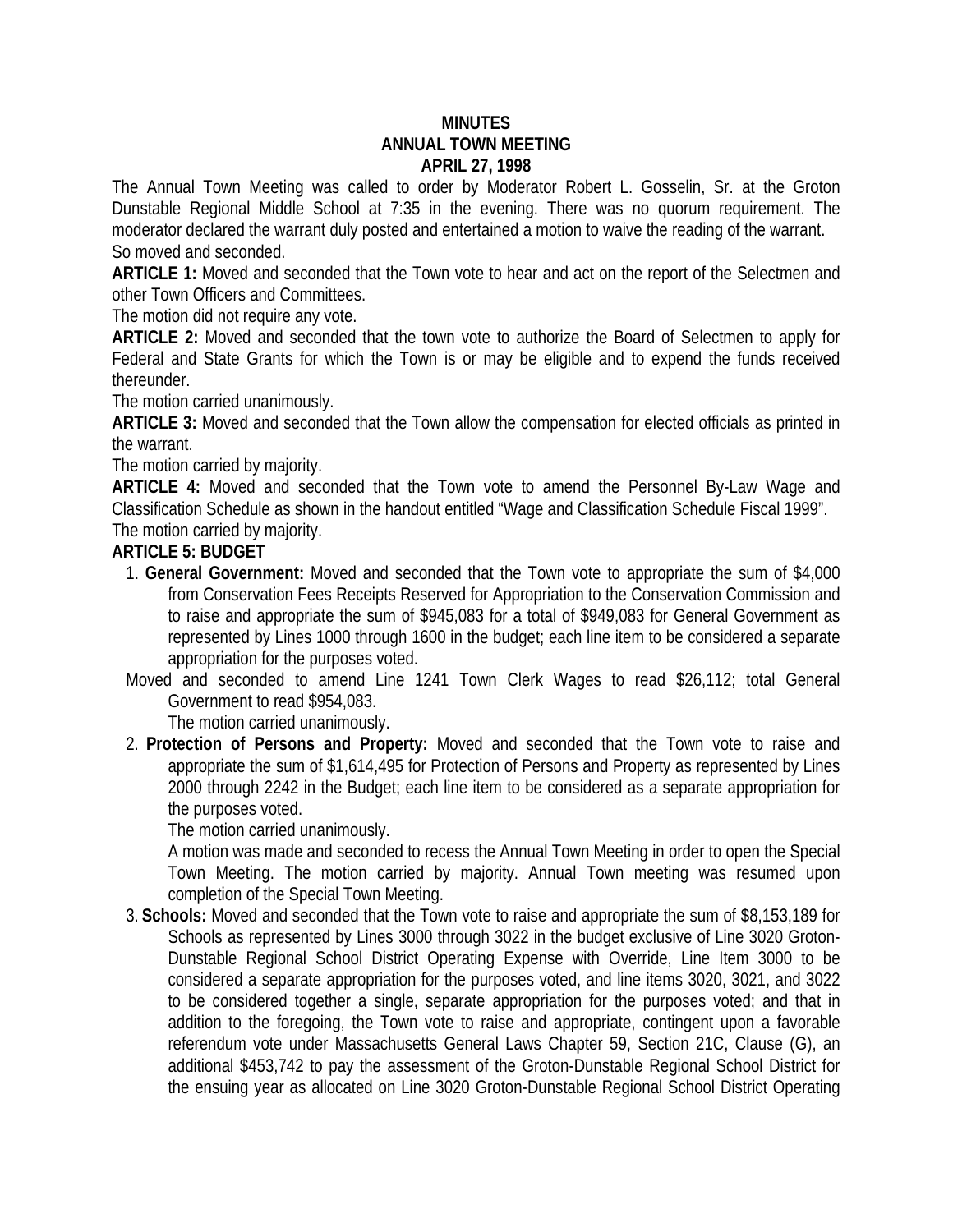Expenses with Override, in the Fiscal 1999 contingent override budget. (Total contingent override school amount \$8,606,931.)

The motion carried majority.

- 4. **Highway and Health:** Moved and seconded that the Town vote to raise and appropriate the sum of \$1,041,478 for Highway and Health as represented by Lines 4000 through 4144 in the Budget; each line item to be considered as a separate appropriation for the purposes voted. The motion carried unanimously.
- 5. **Library and Citizens Services:** Moved and seconded that the Town vote to appropriate the sum of \$6,398 from Dog Tax Receipts to the Library and to raise and appropriate the sum of \$443,733 for Library and Citizen's Services as represented by Lines 5000 through 5161 in the Budget; each line item to be considered as a separate appropriation for the purposes voted. The motion carried unanimously.
- 6. **Debt Service:** Moved and seconded that the Town vote to appropriate the sum of \$15,000 from Gift Funds (Groton School); to appropriate the sum of \$143,785 from Receipts Reserved Sewer Debt Town; and to raise and appropriate the sum of \$1,080,524 for a total of \$1,239,309 for Debt Service as represented by Lines 6000 through 6041 in the Budget; each line item to be considered as a separate appropriation for the purposes voted. The motion carried unanimously.
- 7. **Employee Benefits:** Moved and seconded that the Town vote to raise and appropriate the sum of \$630,938 for Employee Benefits as represented by Lines 7000 through 7041 in the Budget; each line item to be considered as a separate appropriation for the purposes voted. The motion carried unanimously.
- 8. **Water Enterprise:** Moved and seconded that the Town vote to appropriate from Water Rates and Fees the sum of \$619,400 to the Water Enterprise Fund for FY99 to defray all operating expenses, interest charges, and principal payments on bonds outstanding as they accrue and any reimbursement to the Town.

The motion carried unanimously.

9. **Sewer Enterprise:** Moved and seconded that the Town vote to appropriate the sum of \$35,000 from Sewer Debt Receipts Reserved for Appropriation for Sewer Ratepayer Debt and to appropriate the sum of \$523,950 from Sewer Rates and Fees for a total of \$558,950 to the Sewer Enterprise Fund for FY99 to defray all operating expenses, interest charges, and principal payments on bonds outstanding as they accrue and any reimbursement to the Town.

The motion carried unanimously.

**10. Electric Light Department:** Moved and seconded that the Town vote to appropriate the income from sales of electricity to private consumers or for electricity supplied to municipal buildings or from municipal power and from sale of jobbing during Fiscal 1999 for the Groton Electric Light Department; the whole to be expended by the Manager of that department under the direction and control of the Board of Electric Light Commissioners for the expenses of the ensuing fiscal year as defined in Section 57 of Chapter 164 of the General Laws of the Commonwealth. The total fund to be appropriated is -0-, Line Item 8040 of the Budget.

The motion carried unanimously.

**ARTICLE 6:** Moved and seconded that the Town vote to raise and appropriate the sum of \$13,200 to purchase and install mobile radios for the police department.

Moved and seconded that article 6 be indefinitely postponed.

The motion to indefinitely postpone carried unanimously.

**ARTICLE 7:** Moved and seconded that the Town vote to raise and appropriate the sum of \$100,000 to be added to the sum already on deposit in the Conservation Fund.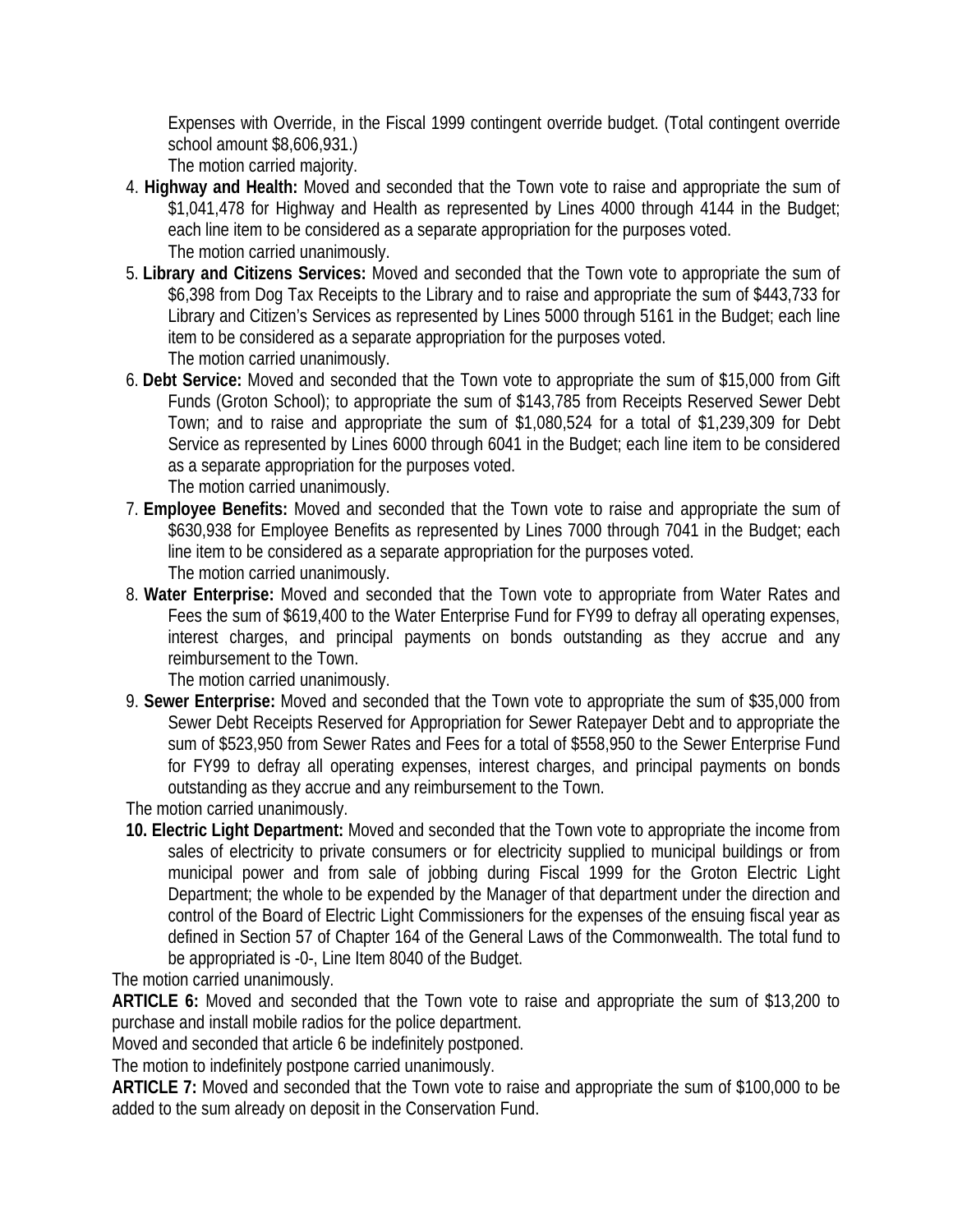The motion carried unanimously.

**ARTICLE 8:** Moved and seconded that the Town vote to raise and appropriate the sum of \$5,000 to pave a portion of the driveway at the Groton Senior Center.

The motion carried unanimously.

**ARTICLE 9:** Moved and seconded that the Town vote to raise and appropriate the sum of \$25,000 to provide matching funds for a predevelopment grant for the West Groton Mill.

The motion carried by majority.

**ARTICLE 10:** Moved and seconded that the Town vote to raise and appropriate \$20,000 to purchase and install a telephone system to include ancillary equipment at the renovated Town Hall.

The motion carried by majority.

**ARTICLE 11 :** Moved and seconded that the Town vote to raise and appropriate \$20,000 to conduct a wage and classification study for municipal employees not covered by union contracts.

Moved and seconded that this article be indefinitely postponed.

The motion to indefinitely postpone carried.

**ARTICLE 12:** Moved and seconded that the Town vote to appropriate \$160,000 for the purpose of updating the Assessors' Maps of the Town of Groton, this amount to include purchase of related equipment, supplies and services; and that to raise such appropriation the Town Treasurer is authorized to borrow the sum of \$160,000 under and pursuant to Chapter 44, Section 7(18) of the General Laws as amended and supplemented, or any other enabling authority, and to issue bonds or notes therefor.

The motion carried by a 2/3 majority: 128 in favor, 10 opposed.

**ARTICLE 13:** Moved and seconded that the Town vote to raise and appropriate the sum of \$15,000 for the purpose of purchasing a low-bed trailer for the highway department.

Moved and seconded that this article be indefinitely postponed.

The motion to indefinitely postpone carried unanimously.

**ARTICLE 14 :** Moved and seconded that the Town vote to raise and appropriate the sum of \$35,000 for the purpose of rebuilding the front-end loader for the highway department.

The motion carried by majority.

**ARTICLE 15:** Moved and seconded that the Town vote to raise and appropriate the sum of \$6,000 for the purpose of purchasing a waste oil burner for the highway department.

Moved and seconded that this article be indefinitely postponed.

The motion to indefinitely postpone carried unanimously.

A motion to adjourn was moved and seconded. The meeting was adjourned at 11:10pm and scheduled to continue at 7:30 on Monday, May 4, 1998.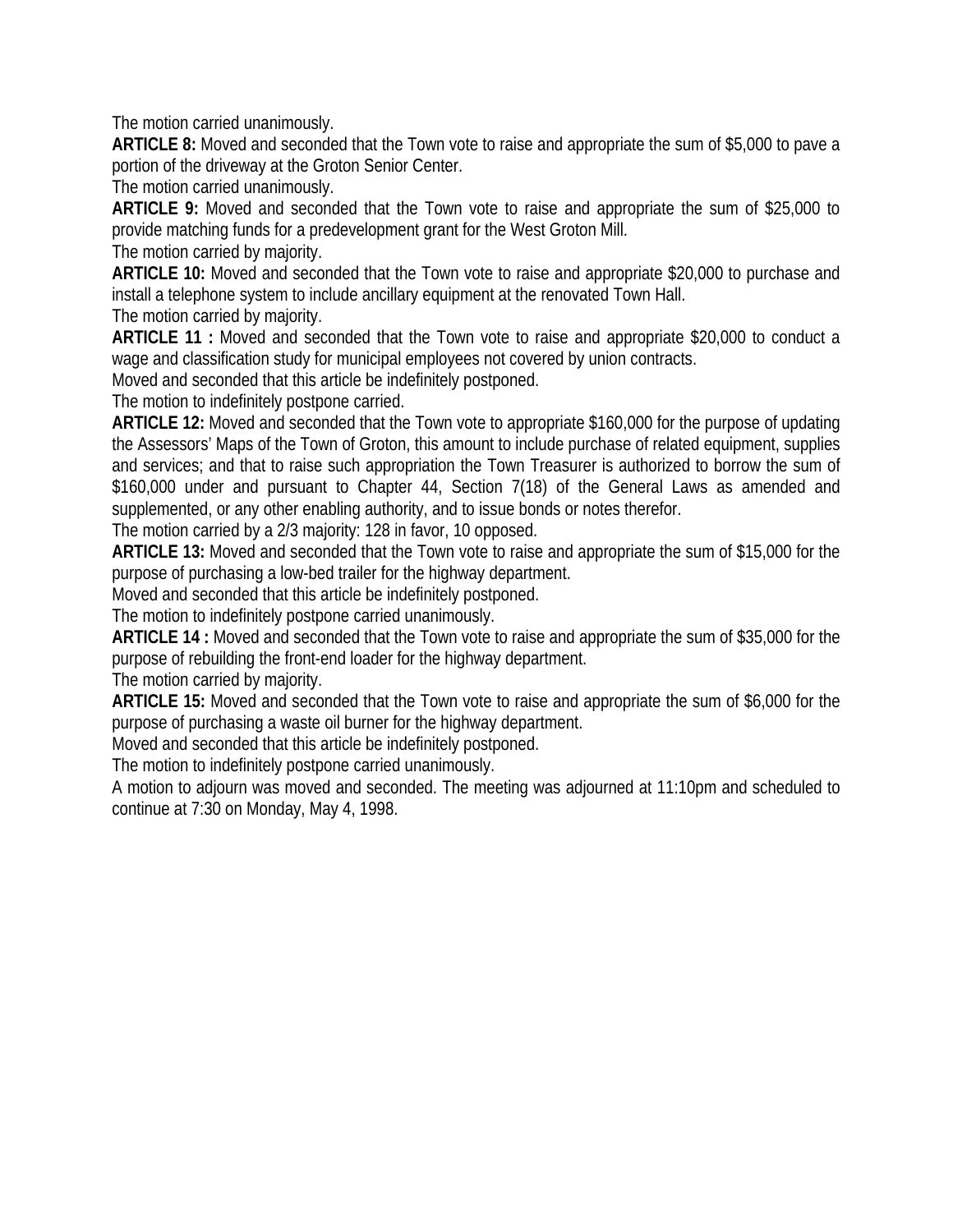## **MINUTES ADJOURNED SESSION ANNUAL TOWN MEETING MAY 4, 1998**

The adjourned session of the Annual Town Meeting was called to order by Moderator Robert Gosselin, Sr. at 7:30 pm.

An announcement was made by Deborah Nicholson regarding the Groton-Dunstable Regional School District being singled out by SchoolMatch as the school system which provides the "best bang for the buck".

A motion to reconsider article 5 was made and seconded. Article 5 needed to be amended due to a clerical error.

The Motion to reconsider carried by a 2/3 majority.

Moved and seconded that the Town vote to amend the vote taken under Article 5, FY(( Budget, Section 5 entitled Library and Citizen's Services Lines 5000 through 5161 by increasing the amount voted under Line Item 5041, Library Wages from \$103, 220 to \$120,810; and increasing the total for Library and Citizens Services from \$450,131 to \$467,721.

The motion to amend passed by majority.

**ARTICLE 16:** Moved and seconded that the Town vote to raise and appropriate a sum not to exceed \$55,000 for the purpose of engineering, hardware and software for a network server and support system to be based in the renovated town hall.

The motion carried by majority.

**ARTICLE 17**: Moved and seconded that the Town vote to raise and appropriate a sum not to exceed \$35,000 for the purpose of purchasing one Alpha Server upgrade, one additional mobile data terminal, and network reconstruction for the police department.

Moved and seconded that this article be indefinitely postponed.

The motion to postpone indefinitely carried.

**ARTICLE 18:** Moved and seconded that the Town vote to authorize the Sewer Commission to purchase on behalf of the Town up to 45,250 gallons per day of additional capacity at the Pepperell Treatment Plant, for use by the Town of Groton and Groton Sewer System.

The motion carried unanimously.

**ARTICLE 19:** Moved and seconded that the Town vote to raise and appropriate the sum of \$26,568, to be expended at the direction of the Sewer Commission, for the purpose of purchasing additional capacity at the Pepperell Treatment Plant and for the payment of all costs incidental and related thereto.

Moved and seconded that this article be indefinitely postponed.

The motion to indefinitely postpone carried.

**ARTICLE 20 :** Moved and seconded that the town appropriate the sum of \$26,568, to be expended at the direction of the Sewer Commission, for the purchase of additional capacity at the Pepperell Treatment Plant, and for the payment of all other costs incidental and related thereto, and that to meet this appropriation, the sum of \$26,568 is hereby appropriated from the Sewer Commission Surplus for expenditure in accordance with the terms of this motion.

Moved and seconded that this article be indefinitely postponed.

The motion to indefinitely postpone carried.

**ARTICLE 21:** I move that the Town vote to appropriate the sum of \$200,000 to be expended at the direction of the Board of Selectmen, for the purpose of financing the repair, replacement and/or upgrade of residential septic systems, pursuant to agreements between the Board of Health and residential property owners, including the payment of all costs incidental and related thereto, and that to meet this appropriation, the Treasurer, with the approval of the Selectmen, is hereby authorized to borrow said sum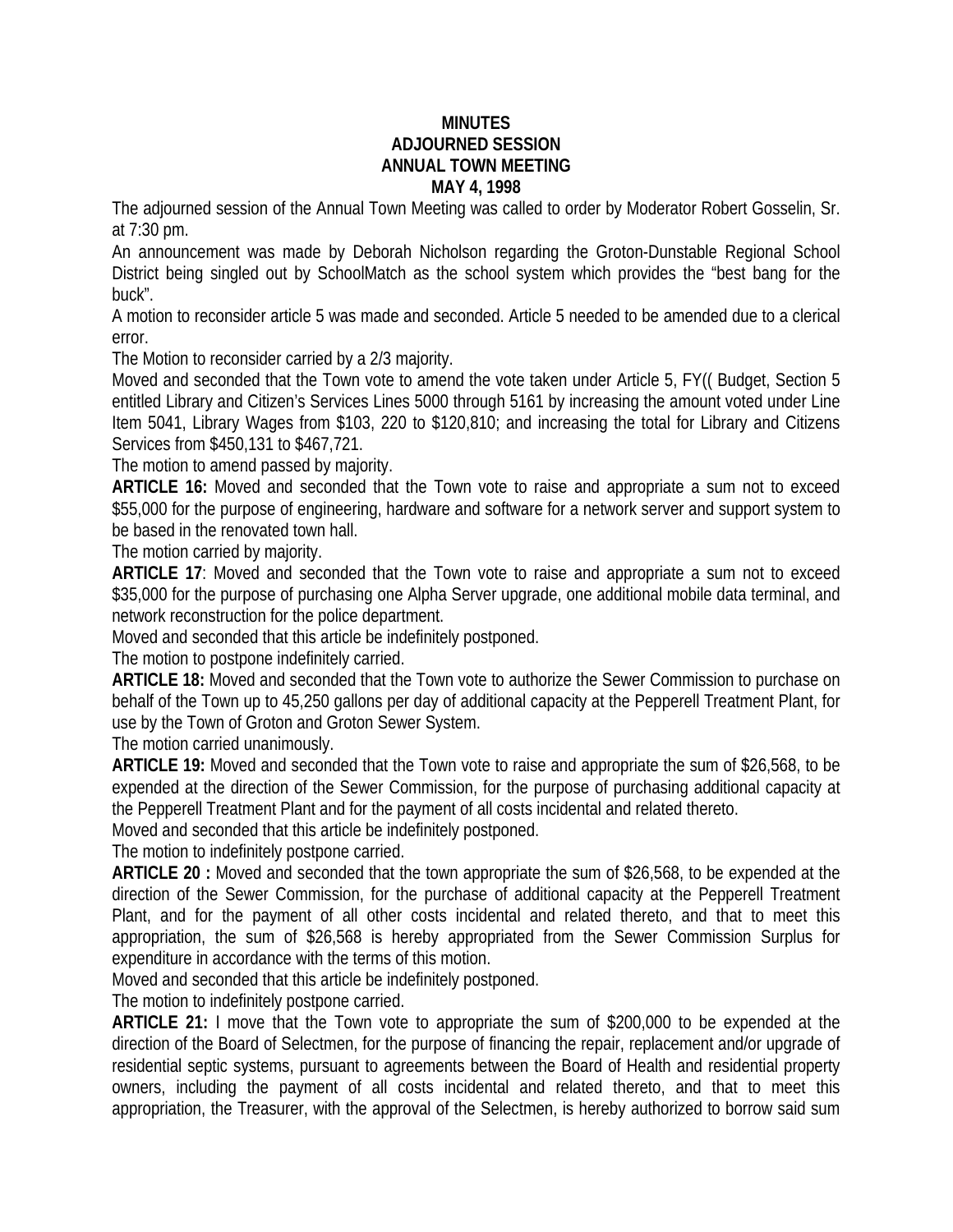under and pursuant to Chapter 29C, Chapter 111, Section 127B ½ of the Massachusetts General Laws, or any other enabling authority, and to issue bonds or notes of the Town therefor, and that in connection with any borrowing under Chapter 29C of the Massachusetts General Laws, the Town Treasurer and the Selectmen are hereby authorized to enter into a loan agreement and/or security agreement with the Massachusetts Water Pollution Abatement Trust (the "Trust") and otherwise to contract with the Trust and the Department of Environmental Protection with respect to any such borrowing and for any federal or state aid available for such purposes; and that the Board of Selectmen, Board of Public Works or other appropriate local body or official is authorized to enter into a project regulatory agreement with the Department of Environmental Protection, in connection therewith.

A motion to was made and seconded to amend the main motion to read as above rather than as printed in the warrant.

The motion to amend carried.

A motion to move the question was made and seconded.

The motion to move the question carried by a 2/3 majority. Tellers were called.

The motion carried by a 2/3 majority: 124 in favor, 21 opposed.

**ARTICLE 22:** Moved and seconded that the Town vote to raise and appropriate the sum of \$55,000 for the Reserve Fund.

The motion carried unanimously.

**ARTICLE 23:** Moved and seconded that Article 23 be considered after Article 30.

The motion to consider Article 23 after Article 30 carried by majority.

**ARTICLE 24:** Moved and seconded that the Town vote to transfer from free cash the sum of \$356,071 for the purpose of affecting the tax rate for the fiscal year beginning July 1, 1998 and ending June 30, 1999. The motion carried unanimously.

**ARTICLE 25:** Moved and seconded that the Town vote to authorize the Board of Selectmen to enter into an intermunicipal agreement with the Towns of Pepperell, Townsend, Shirley, Harvard and Lunenburg to provide for shared technical assistance support for computer system services pursuant to Chapter 40, Section4 and Section 4A of the Massachusetts General Laws.

The motion carried unanimously.

**ARTICLE 26:** Moved and seconded that the Town vote to amend Chapter 218, Zoning, of the Code of the Town of Groton, Section 218-9, Location of Districts and approve a new Zoning Map as printed in the warrant.

The motion carried unanimously.

**ARTICLE 27:** Moved and seconded that the Town vote to amend Chapter 218, Zoning, of the Code of the Town of Groton by amending Sections 218-4 Definitions and 218-13 Schedule of Use Regulations and by adding a new Section 218-25.1 entitled "Personal Wireless Services Facility" as detailed in the Planning Board report entitled "Personal Wireless Services Facility", filed in the Office of the Town Clerk on March 25, 1998.

A motion to amend was moved and seconded. The amendment would be added to subsection J under section 3. The motion read as follows: The terms and conditions for permit application and approval described in this amendment shall not be applicable to licensed amateur radio operators who may desire to construct a tower for private, non-commercial amateur communications purposes.

The motion to amend carried by majority.

The main motion, as amended carried unanimously.

**ARTICLE 28:** Moved and seconded that the Town vote in accordance with Section 8 of chapter 533 of the Acts of 1991, as amended by Chapter 115 of the Acts of 1995, to approve the budget of the Country Club and Recreation Authority.

The motion carried by majority.